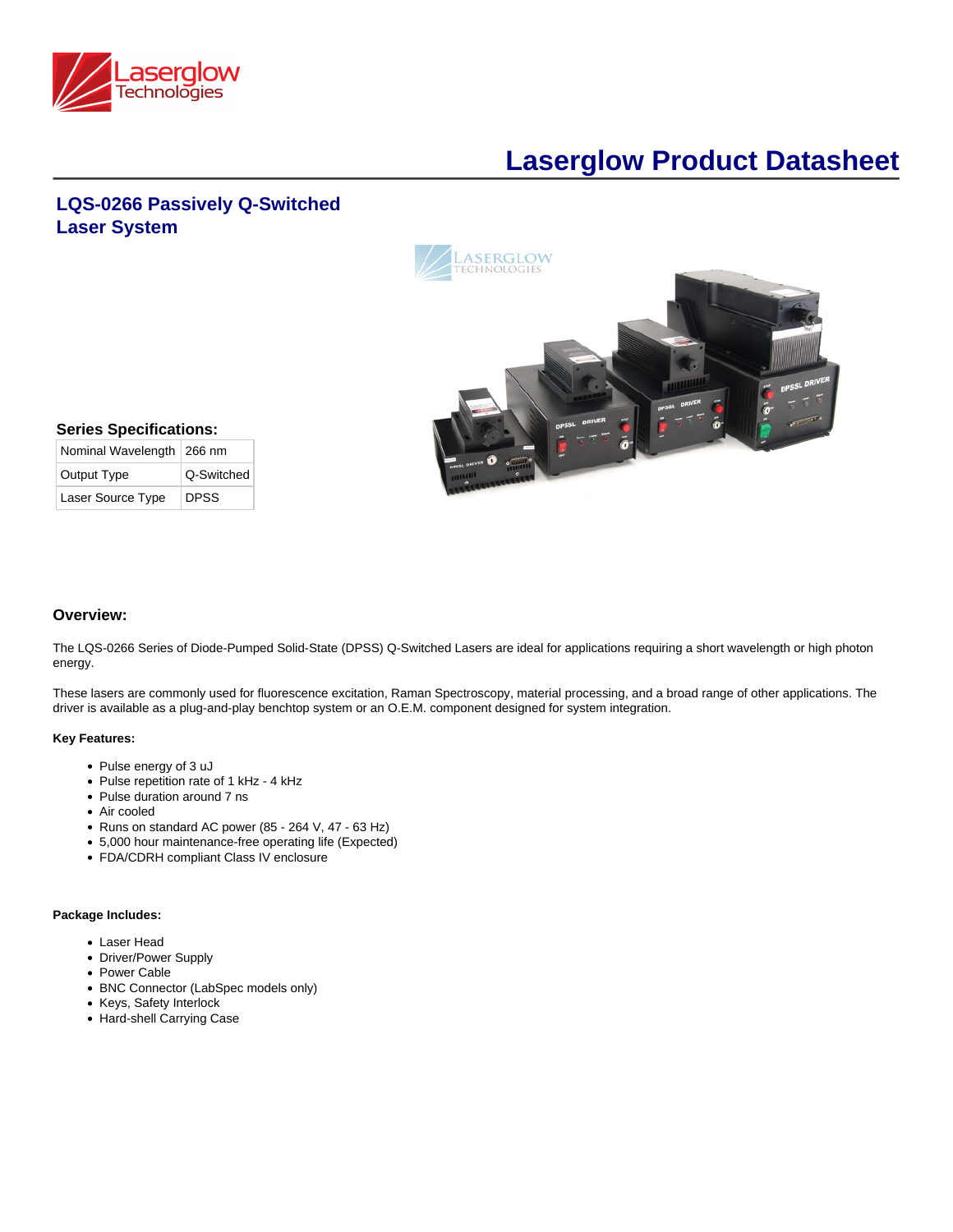## **Specifications:**

This spec sheet has been generated specifically for part number Q26-Q, per your request, and data for the entire series is also displayed for your reference. The specs which are specific to Q26-Q have been highlighted below in **red + bold**.

| Laser Form Factor                               | Q                 |
|-------------------------------------------------|-------------------|
| Output Power (mW)                               | >12, >20          |
| Single Pulse Energy (µJ)                        | 3.5               |
| Optimal Pulse Frequency (Hz)                    | 4000              |
| Output Power Stability (%RMS/4h)                | < 5 < 10          |
| <b>FDA Safety Class</b>                         | IV                |
| Central Wavelength (nm)                         | 266.95            |
| Wavelength Tolerance (+/- nm)                   | 1                 |
| Divergence (mrad, full angle)                   | -3                |
| Beam Dimensions (mm, 1/e <sup>2</sup> )         | 0.8x3.2           |
| <b>Transverse Mode</b>                          | <b>Near TEM00</b> |
| <b>Longitudinal Modes</b>                       | <b>Multiple</b>   |
| Warm-up Time (minutes)                          | 10                |
| Avg. Pulse Duration (ns)                        | 5                 |
| Approximate Peak Power (W)                      | 700 714           |
| Optical Noise Amplitude (%RMS @ 20 Hz - 20 MHz) | $20$              |
| Spectral Linewidth (nm)                         | <0.1              |
| M <sup>2</sup>                                  | < 1.5             |
| Polarization Ratio                              | >100              |
| Beam Pointing Stability (mrad)                  | < 0.05            |
| Operating Temperature Range (°C)                | 10 to 35          |
| Storage Temperature Range (°C)                  | $-10$ to 50       |
| Max. TTL Modulation Freq. (Hz)                  | 20000             |
| Minimum Pulsing Frequency (Hz)                  | 1000 10000        |
| <b>Modulation Input Signal</b>                  | 0-5 VDC           |

CW: All specifications are based on performance at full output power and after the specified warmup period. Output characteristics may change if the laser is run at a different power level.

Q-Switched: Specifications are based on the laser pulsing at the specified design frequency. Output characteristics may change if the laser is run at a different frequency.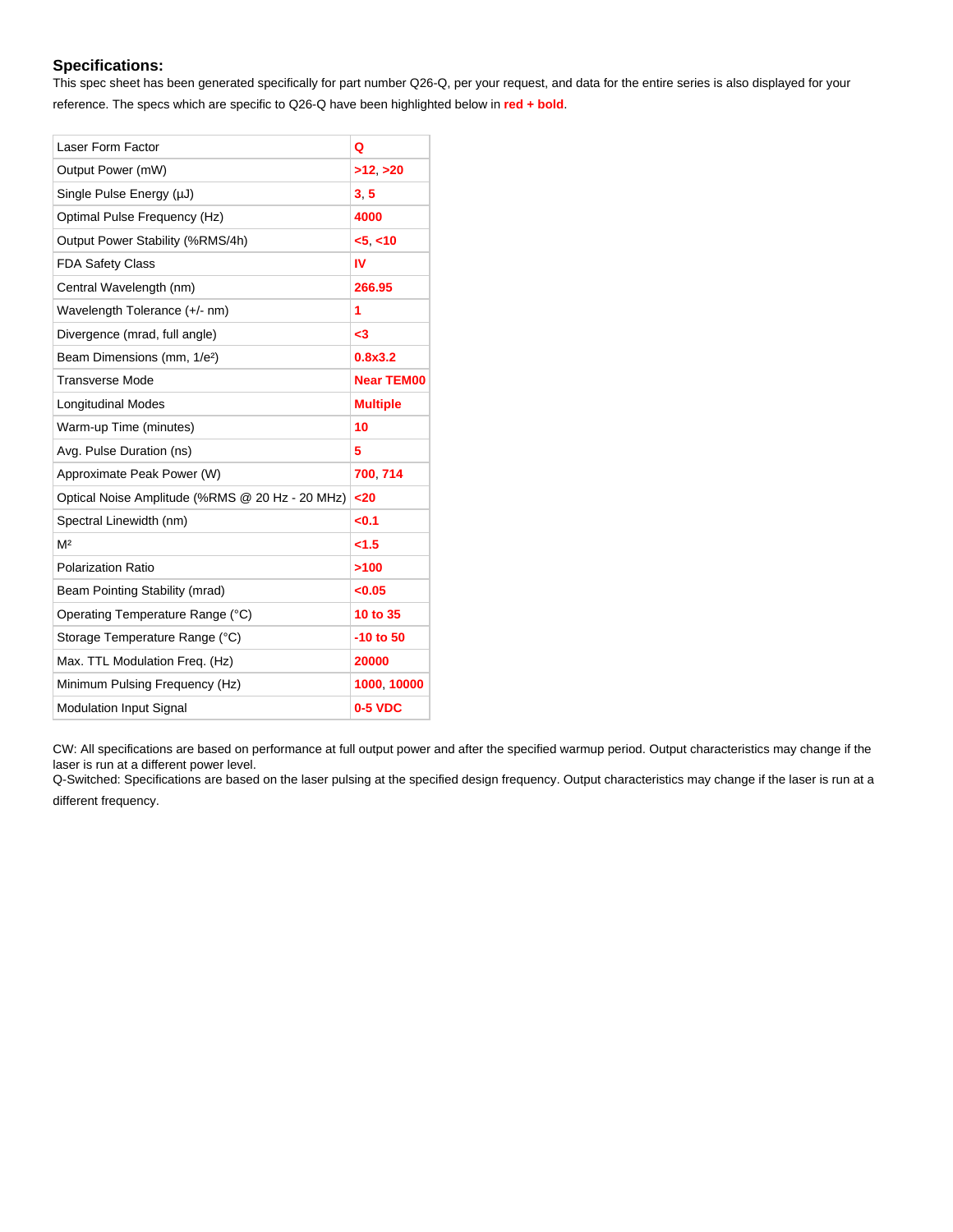## **Specifications Page 2:**

| Laser Form Factor                                                               | Q                     |
|---------------------------------------------------------------------------------|-----------------------|
| Total Power Consumption (W)                                                     | 75                    |
| Max. Power Input Duty Cycle                                                     | 100%                  |
| Cooling Method                                                                  | <b>TEC/Forced Air</b> |
| Standard Warranty (months)                                                      | 12                    |
| MTTF (operational hours)                                                        | 5000                  |
| Weight of Product or Laser Head (kg)                                            | 4.7                   |
| Beam Height from Base Plate (mm)                                                | 56                    |
| Dimensions of Product or Laser Head $(\text{mm})$   264 (I) x 224 (w) x 101 (h) |                       |

CW: All specifications are based on performance at full output power and after the specified warmup period. Output characteristics may change if the laser is run at a different power level.

Q-Switched: Specifications are based on the laser pulsing at the specified design frequency. Output characteristics may change if the laser is run at a different frequency.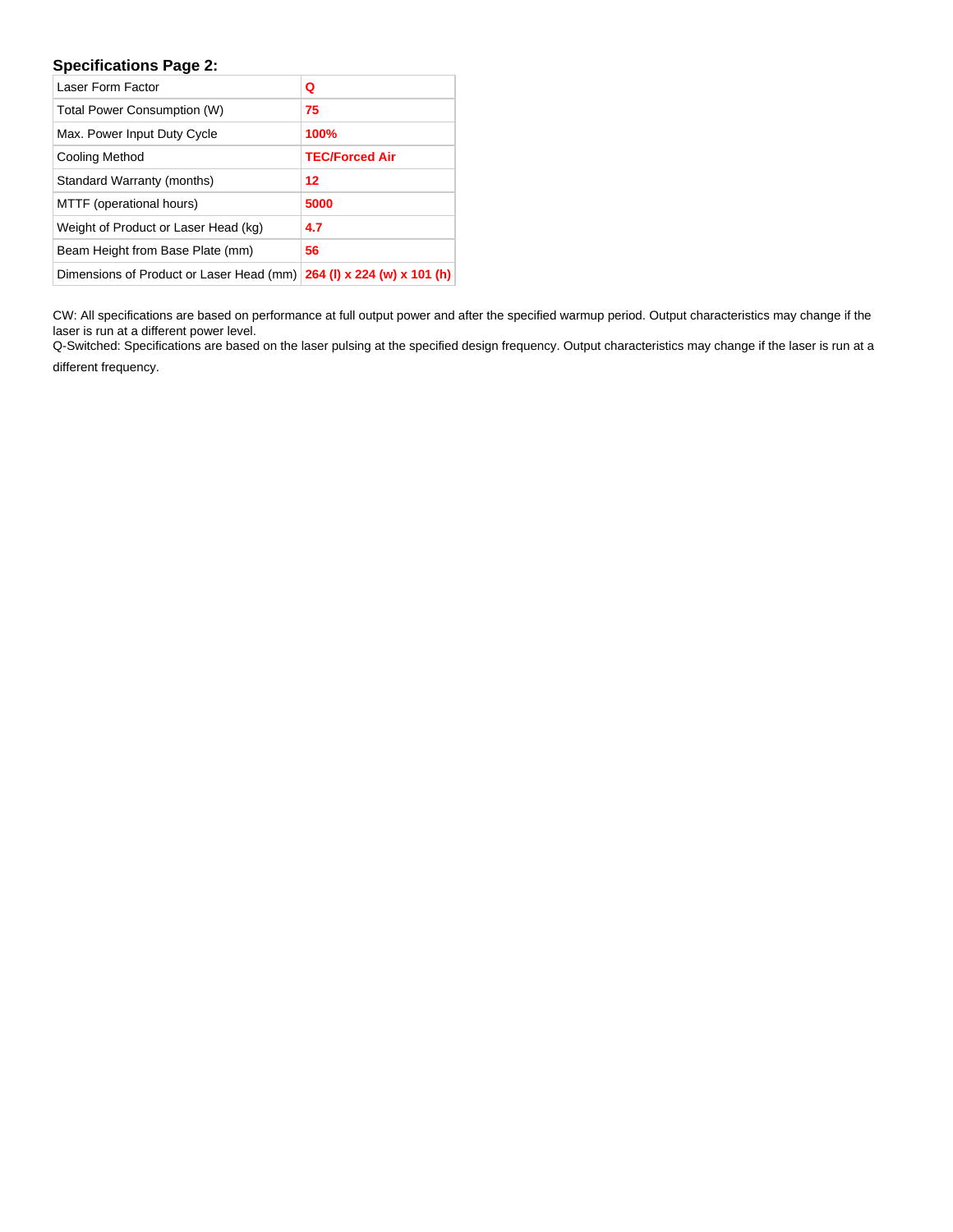## **Power Supply Options:**

These lasers are available with several different power supply options. The model that you have selected is highlighted below, and any other options are shown for easy reference.

|                        | Power Supply Type:           | SF                          |
|------------------------|------------------------------|-----------------------------|
| FDA-Compliant Standard | <b>Input Power</b>           | 85y to 264y                 |
|                        | Power Supply Weight (kg) 2.3 |                             |
|                        | Dimensions (mm)              | 238 (l) x 146 (w) x 102 (h) |

\*Power supply may not be exactly as shown, see dimensional drawings on next 2 pages. \*Dimensions for fiber-integrated (I\_) include laser head packaged inside.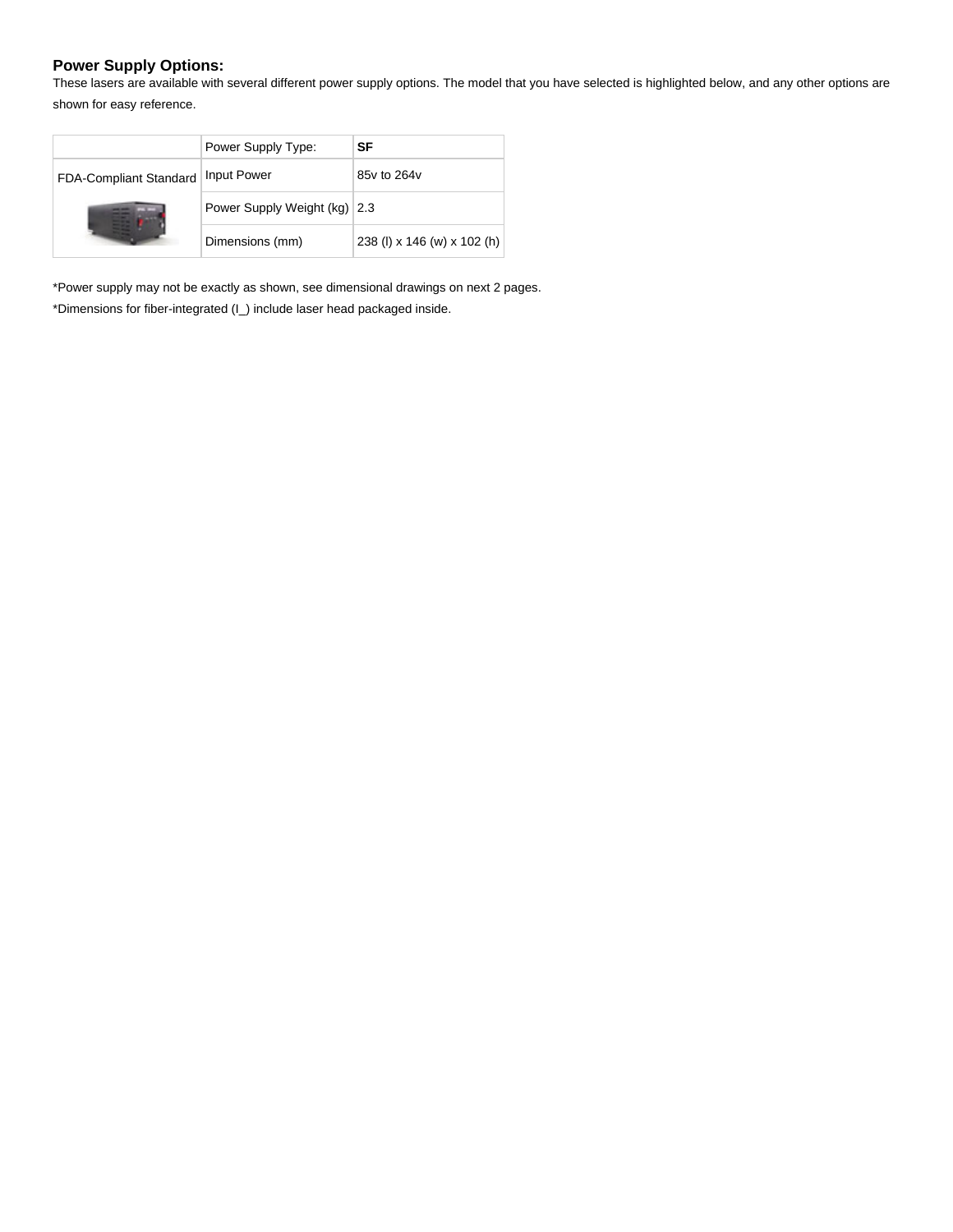## **Dimensional Drawing - Laser Form Factor: Q:**